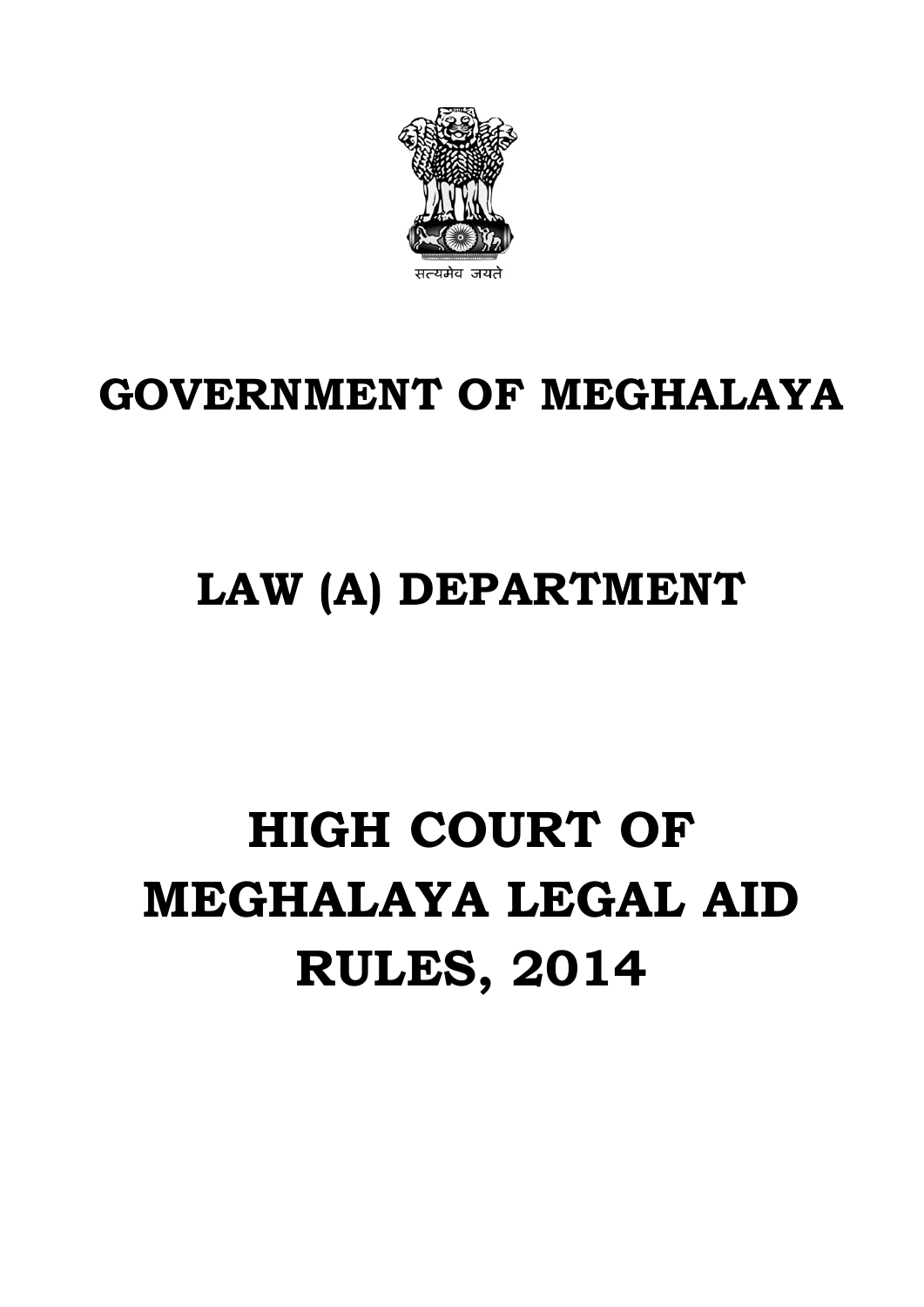Shillong, the 3<sup>rd</sup> February, 2014.

#### **HIGH COURT OF MEGHALAYA LEGAL AID RULES, 2014**

#### **PART – I**

**No.HCM.II/430/2013/280.** - In exercise of powers conferred by Article 225 of the Constitution of India and all other powers enabling it in this behalf, the High Court of Meghalaya makes the following Rules with the prior approval of the State Government of Meghalaya, in so far as they relate to payment of fees to Advocate appearing for the undefended accused in the proceedings before the High Court, namely:

1. Short Tile and commencement – (1) These Rules may be called the High Court of Meghalaya Legal Aid Rules, 2014.

2. They shall come into force from the date of their publication in the official gazette.

3. Definitions – In these Rules, unless the context otherwise requires –

(a) "Advocate" means a person enrolled under the Advocates Act, 1961 and entitled as of right to practice in the High Court.

(b) "Code" means the Code of Criminal Procedure, 1973, as amended from time to time.

(c) "High Court" means the High Court of Meghalaya.

(d) "List" means the list of Advocates prepared and maintained by the High Court under these Rules.

#### **PART – II**

3. **Report regarding means of the accused** – (1) When a sentence of death is referred by a Sessions Judge to the High Court for confirmation under the provisions of Section 366 of the Code of Criminal Procedure, 1973, the Sessions Judge shall submit the report to the High Court whether the accused person was represented by a counsel in a Court, and whether the accused has sufficient means to engage an Advocate for his defence in the High Court.

(2) When an accused person has been called upon by the High Court to show cause by a lesser sentence should be enhanced to a sentence of death or imprisonment for life, the concerned District Magistrate, on receipt of notice for service upon the person called upon to show cause, shall submit as report to the High Court whether the accused has sufficient means to engage an Advocate.

(3) When the case of an accused charged with the commission of an offence punishable with death or imprisonment for life, as the case may be is withdrawn by the High Court for trial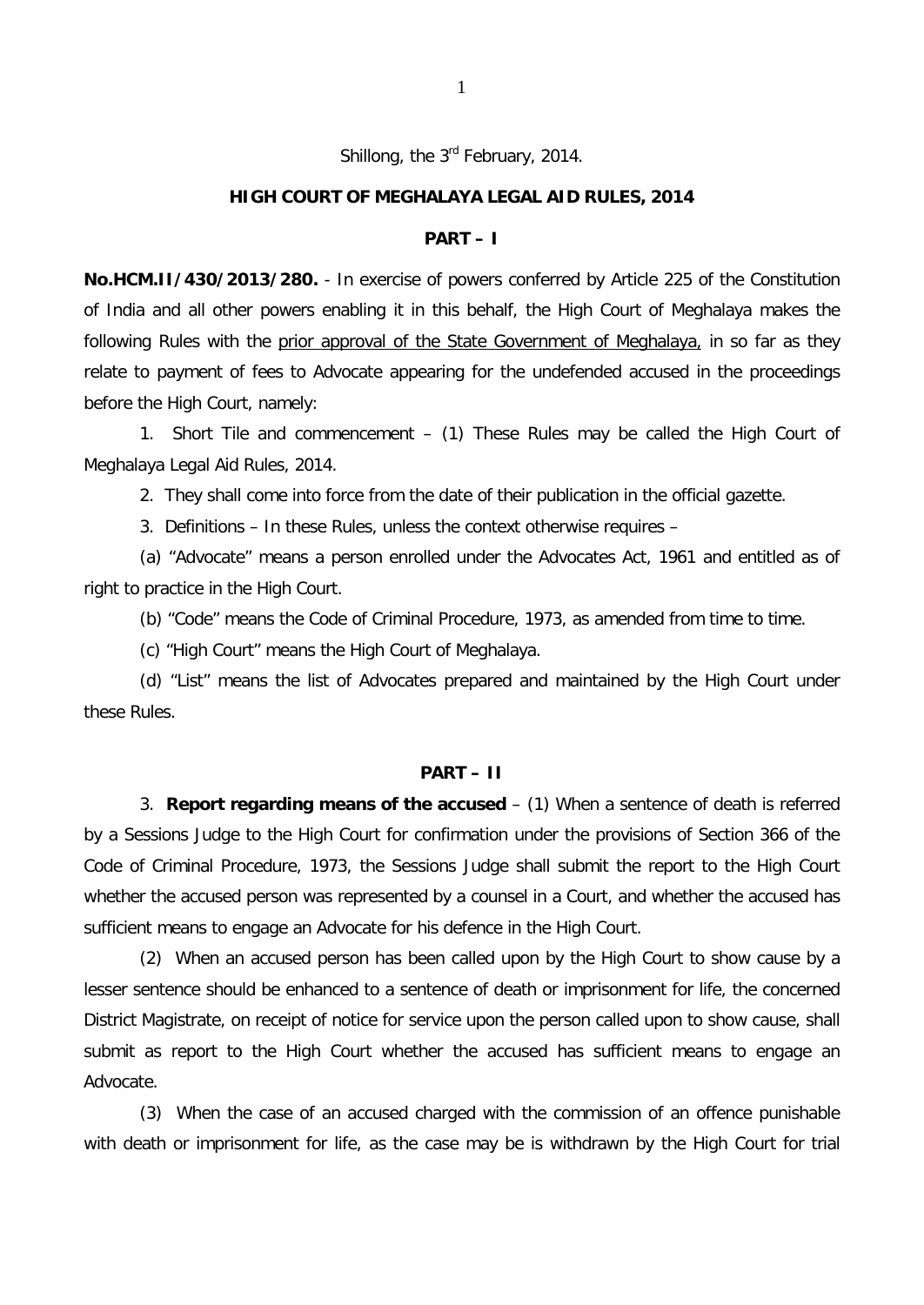before itself from any court subordinate to it under Section 407 of the Code, the court from which such case is withdrawn shall submit a report to the High Court whether the accused was represented before it or has sufficient means to engage a counsel for his defence in the High Court.

(4) When on appeal against the acquittal from a charge of an offence is admitted by the High Court, the District Magistrate on receipt of a notice to that behalf, shall report whether the accused has sufficient means to engage a counsel for his defence in the High Court.

4. **Satisfaction of High Court about the means of accused for assignment of an advocate –** If the High Court is satisfied on the report of the Sessions Judge or District Magistrate or the Presiding Judge of any Subordinate Criminal Court, as the case may be, or otherwise it shall assign an Advocate to defend the accused at Government expense.

5. **Preparation of list –** (1) The High Court shall for the above purposes, maintain a list of competent and willing advocates having not less than seven years practice at the Bar; provided that the Chief Justice may, for any special reason relax the condition of seven years practice to four years with respect to any advocate.

(2) The list shall contain the names of 30 to 40 advocates, which shall be revised in the month of December every year.

6. **Assignment of an Advocate -** (1) When an Advocate is required the Chief Justice or any other Judge to be nominated by him in this behalf, shall assign from the list an Advocate to defend the accused.

(2) Where an advocate is so assigned the Deputy Registrar (Judicial) shall at least 15 days, before the case is listed for actual hearing, arrange to furnish to him the paper book, if any, free of cost and shall also allow, free of cost inspection of the records of the case by the Advocate.

#### **PART – III**

7. **Scale of Fees –** (1) The ordinary fee payable to an Advocate engaged for the defence of an accused in the High Court under these Rules, shall be `500/- per day and if the hearing lasts more than a day, a fee not exceeding `3000/- shall be paid to such an Advocate.

(2) In special case the Judge who disposed of the case may add to the ordinary fee allowed by sub-rule(1) additional fee not exceeding `3000/-

(3) In any case in which the fee authorized in sub-rule (2) above is manifestly inadequate, the Chief Justice may on the recommendation of the Judge or the Judges, as the case may be, grant a special bonus which shall not be more than `5000/- per case including the fee.